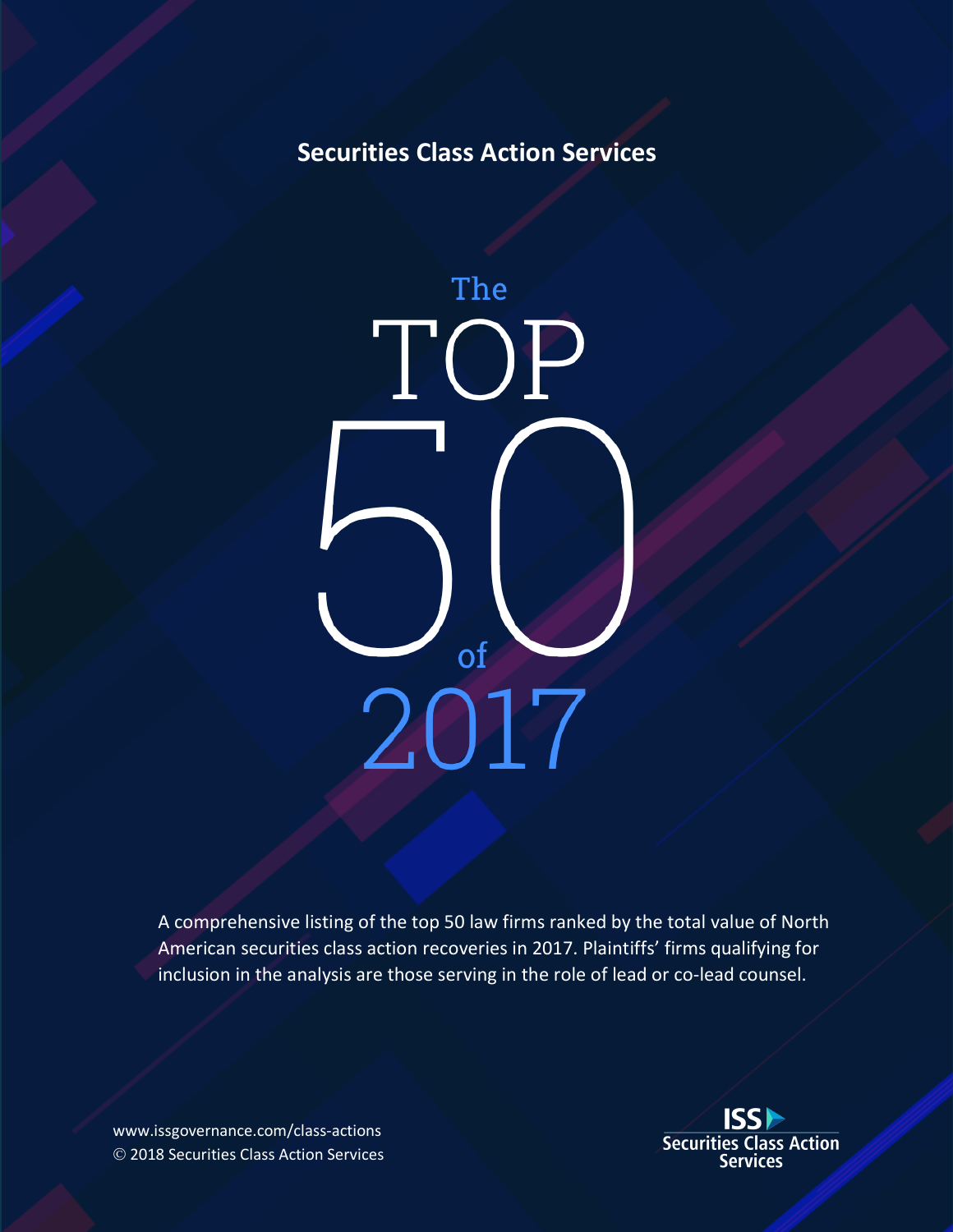

## **Executive Summary**

For calendar 2017, ISS Securities Class Action Services LLC ("SCAS") recorded 162 approved securities class action settlements within North America. Collectively, 2017 delivered \$2.1 billion in settlement funds for distribution, a marked decrease from the \$7 billion recovered in 2016 and the lowest yearly total since the early 2000's. However, new cases filed in 2017 were significantly higher than the previous year. Underscoring the year-over-year ebb and flow in the value of North American class action settlements, a sizeable \$3.5 billion in settlement funds has thus far been announced in 2018. In fact, one U.S. settlement announced in early 2018, Petrobras, ranks among the top five securities class action recoveries of all time.

Of the 162 settlements tracked by SCAS in 2017, 113 cases had results with monetary shareholder recoveries. The SCAS Top 50 analysis shows just one plaintiffs' law firm surpassed the \$500 million threshold, while 11 law firms surpassed the \$100 million mark. Of the 113 approved settlements, 76 settlements were alleged violations of Rule 10b-5 of the Securities and Exchange Act of 1934 (Employment of Manipulative and Deceptive Practices) and 31 settlements were alleged violations of the Securities Act of 1933 (Civil Liabilities on Account of False Registration Statement). In addition, a total of 35 cases pertain to Initial Public Offering (IPO) and Public Offering actions, while 13 relate to violation of Generally Accepted Accounting Principles (GAAP). Finally, Merger and Acquisition (M&A) and Insider Trading (IT) show a total of 12 and four settlements, respectively. To be clear, securities class action cases, and settlements, can have multiple allegations and thus these totals surpass the total number of approved settlements.

Bernstein Litowitz Berger Grossmann ranks first among plaintiffs' firms with \$639 million in total settlement funds during 2017, \$210 million of which was obtained from the largest 2017 settlement, Salix Pharmaceuticals Ltd. Robbins Geller Rudman & Dowd came in second place with \$344 million in total settlement funds. Notably, Bernstein Litowitz and Robbins Geller have both finished in the top two, in various orders, for five straight years.

The report, which lists the top 50 plaintiffs' law firms ranked by the dollar value of final class action settlements occurring in 2017 in which the law firm served as lead or co-lead counsel, also ranks the top 10 law firms based upon the number of settlements represented for the year. Leading this latter category are two firms: The Rosen Law Firm with 22 settled cases, and Robbins Geller Rudman & Dowd with 21 settled cases.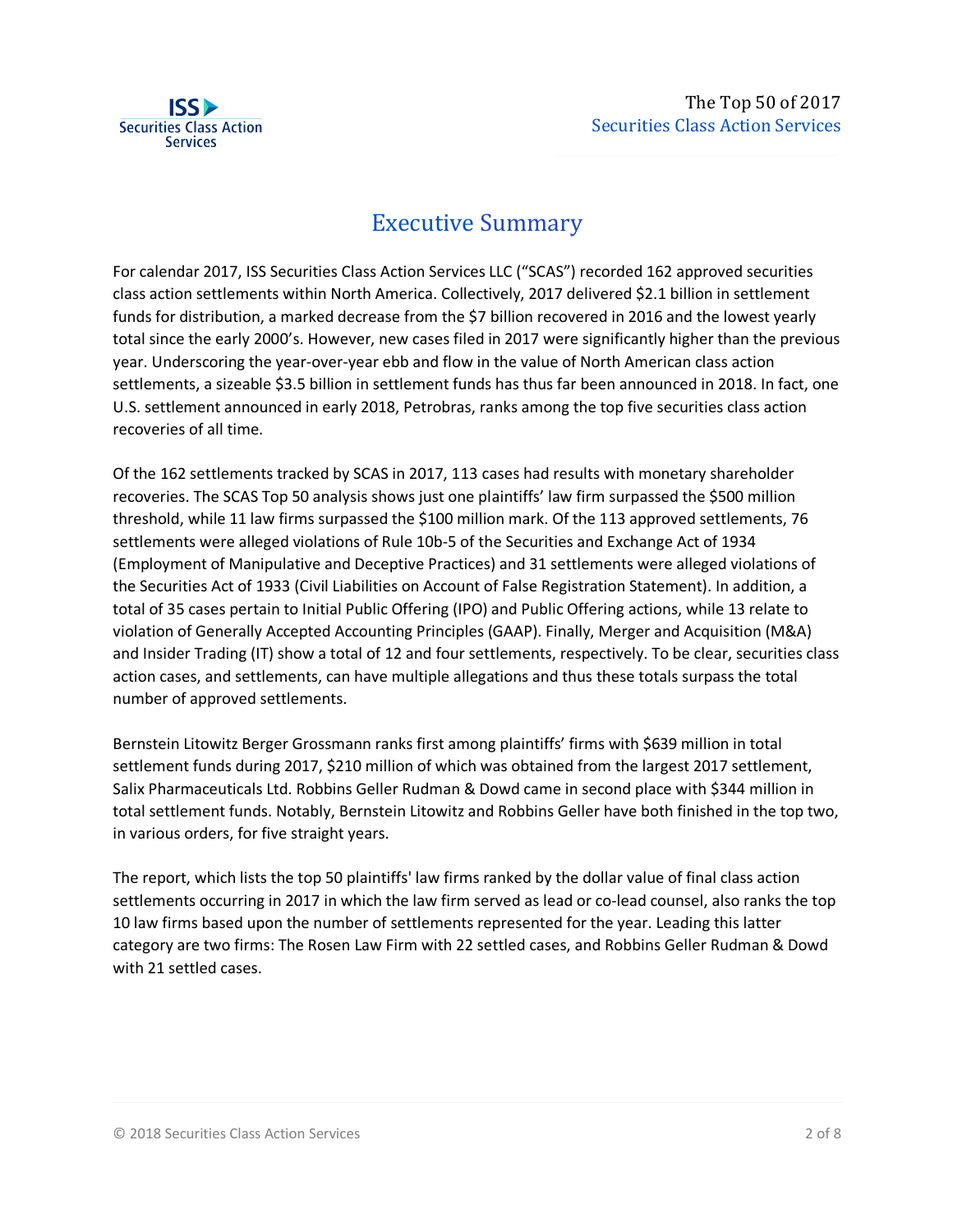



\*The totals exceed 113 as settlements can have multiple allegations.

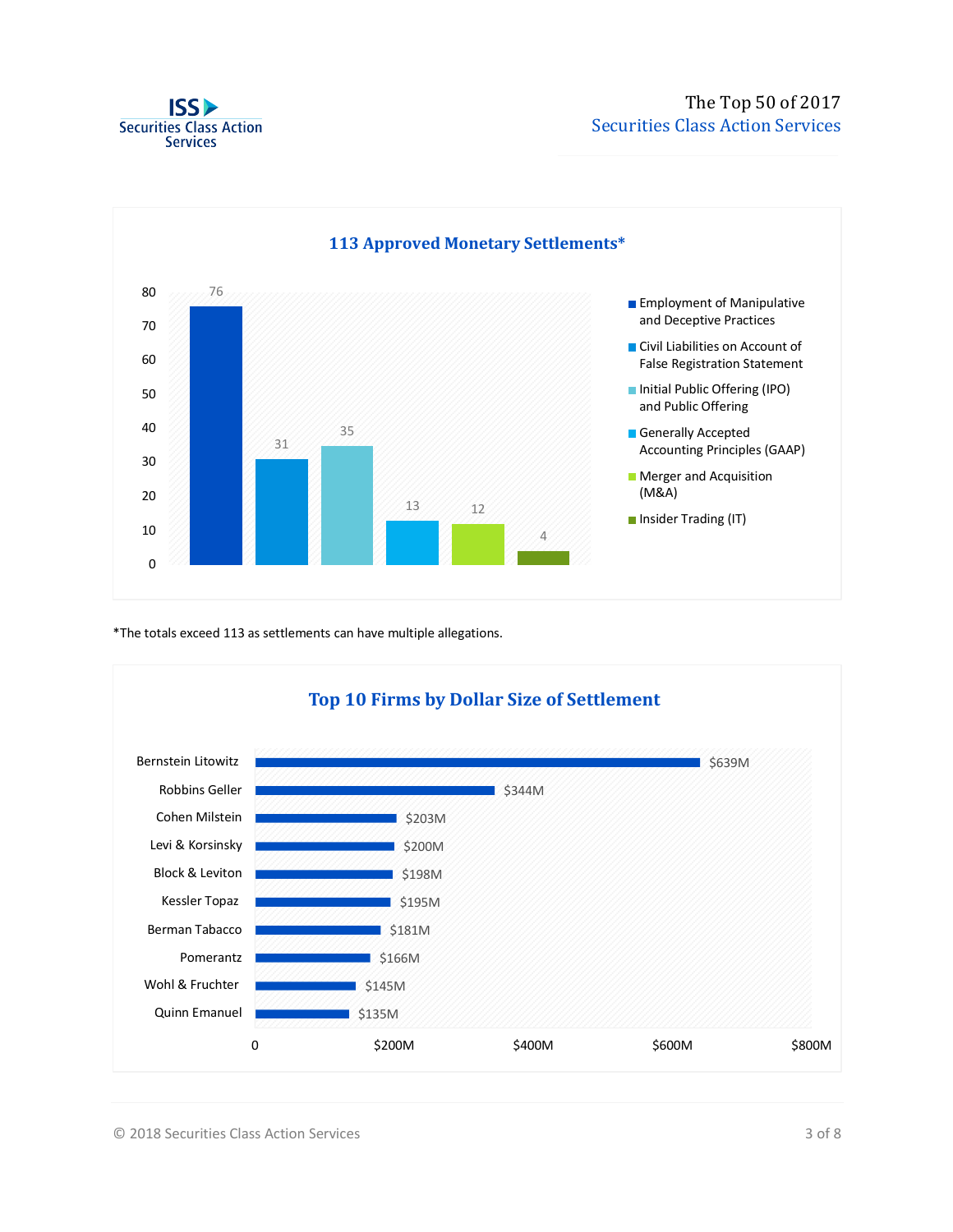

### Methodology

The *Securities Class Action Services Top 50* report is based upon historical North American settlement data from ISS' proprietary database, which tracks, among many other things, U.S. federal and state shareholder class actions, Canadian class actions, and class & group actions from across the globe. Each law firm was contacted by SCAS to verify settlement data pertaining to that firm. This report is specific to North American securities class action cases only, and does not include data on ERISA, derivative lawsuits, SEC disgorgements, or antitrust litigation.

This report reflects only those final settlements that resulted in the creation of a cash and/or stock settlement fund on behalf of shareholders. Cases which resulted in no settlement fund being created, but instead had only non-monetary settlement terms (such as corporate governance changes, changes in the terms of a merger, etc.) are not included. Further information on these types of settlements can be found in the ISS Securities Class Action Services database.

This report credits law firms that served as lead or co-lead counsel in a case with the entire settlement fund, regardless of how many other firms served as lead or co-lead counsel in the case. Thus, for a settlement of \$1,000,000 where there were two lead counsels, the *Securities Class Action Services Top 50* credits both law firms with \$1,000,000 rather than dividing the settlement fund between them. For purposes of this report, law firms are considered to be lead or co-lead counsel if they are identified as such in the notice of settlement distributed to shareholders.

#### **Terminology**

**Total Settlement Amount** is the total amount made available to investors for recovery for all final settlements occurring in 2017 in which the law firm served as lead or co-lead counsel, and where a settlement fund resulted. This includes both cash and non-cash (e.g., stock) portions of a settlement.

**Number of Settlements** lists the Top 50 total number of final settlements occurring in 2017 in which the law firm served as lead or co-lead counsel, and where a settlement fund resulted.

---

*For further information, please visit our website at: www.issgovernance.com/class-actions or email: sales@issgovernance.com.*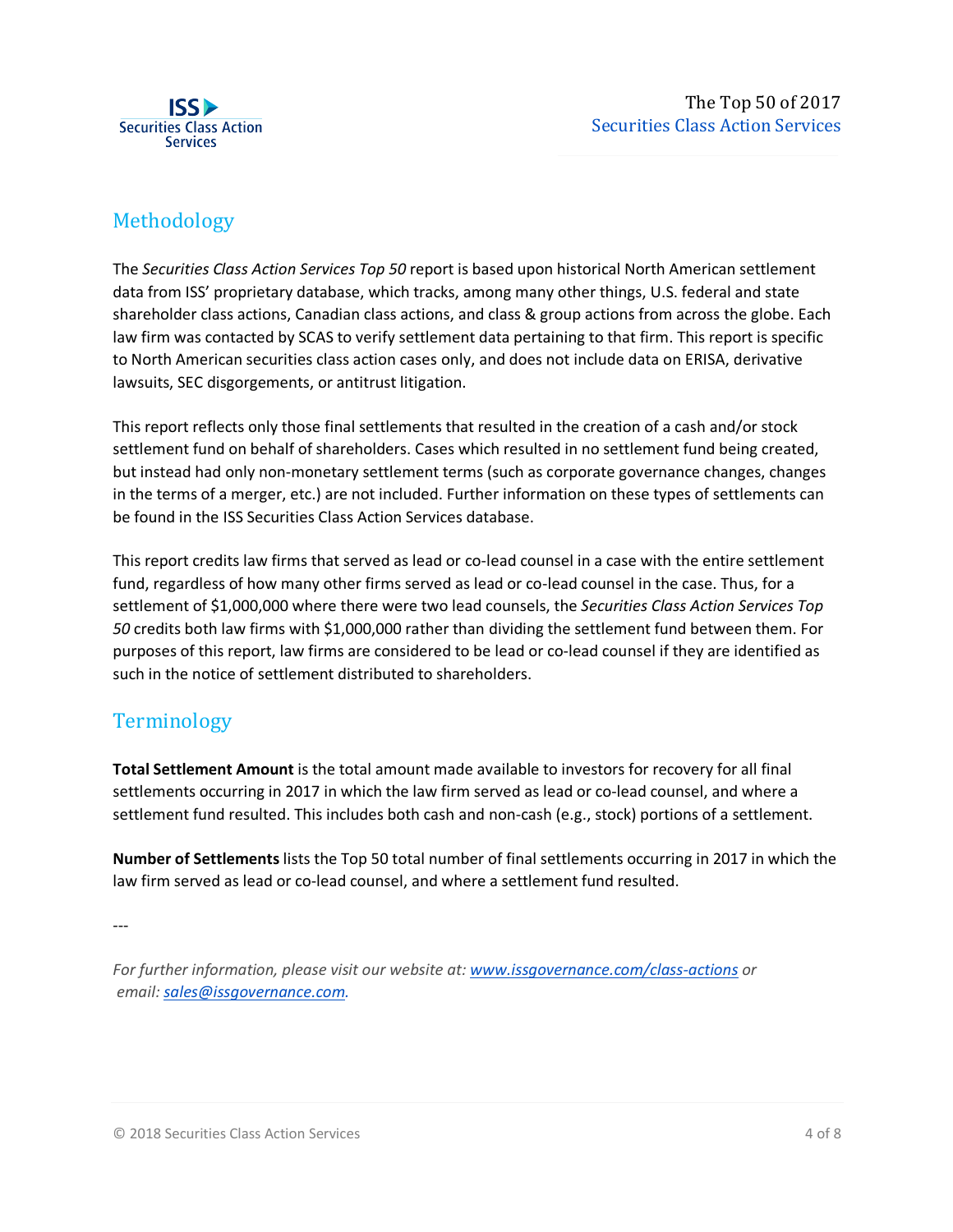

# The Top 50 of 2017

| Rank           | <b>Law Firm</b>                                      | <b>Total Settlement</b><br>Amount |
|----------------|------------------------------------------------------|-----------------------------------|
| 1              | Bernstein Litowitz Berger & Grossmann                | \$639,350,000                     |
| $\overline{2}$ | Robbins Geller Rudman & Dowd                         | \$344,312,500                     |
| 3              | Cohen Milstein Sellers & Toll                        | \$203,250,000                     |
| 4              | Levi & Korsinsky                                     | \$200,275,055                     |
| 5              | <b>Block &amp; Leviton</b>                           | \$197,750,000                     |
| 6              | Kessler Topaz Meltzer & Check                        | \$194,875,000                     |
| 7              | Berman Tabacco (f.k.a. Berman DeValerio)             | \$180,500,000                     |
| 8              | Pomerantz                                            | \$165,595,000                     |
| 9              | Wohl & Fruchter                                      | \$145,000,000                     |
| 10             | Quinn Emanuel Urquhart Sullivan                      | \$135,000,000                     |
| 11             | Saxena White                                         | \$107,000,000                     |
| 12             | <b>Prickett Jones Elliott</b>                        | \$98,875,000                      |
| 13             | Labaton Sucharow                                     | \$92,187,500                      |
| 14             | <b>Wolf Popper</b>                                   | \$88,031,555                      |
| 15             | Scott + Scott                                        | \$84,600,000                      |
| 16             | Siskinds                                             | \$81,675,060                      |
| 17             | <b>Entwistle Cappucci</b>                            | \$74,000,000                      |
| 18             | The Rosen Law Firm                                   | \$55,465,500                      |
| 19             | Cavalluzzo LLP                                       | \$52,539,360                      |
| 19             | Siskinds, Desmueles                                  | \$52,539,360                      |
| 21             | The Sparer Law Group                                 | \$50,750,000                      |
| 22             | Johnson Fistel (f.k.a. Johnson & Weaver)             | \$31,150,000                      |
| 23             | <b>Motley Rice</b>                                   | \$30,075,000                      |
| 24             | Barrack Rodos & Bacine                               | \$30,000,000                      |
| 25             | Abbey Spanier Rodd & Abrams                          | \$26,400,000                      |
| 26             | Glancy Prongay Murray (f.k.a Glancy Binkow Goldberg) | \$21,475,000                      |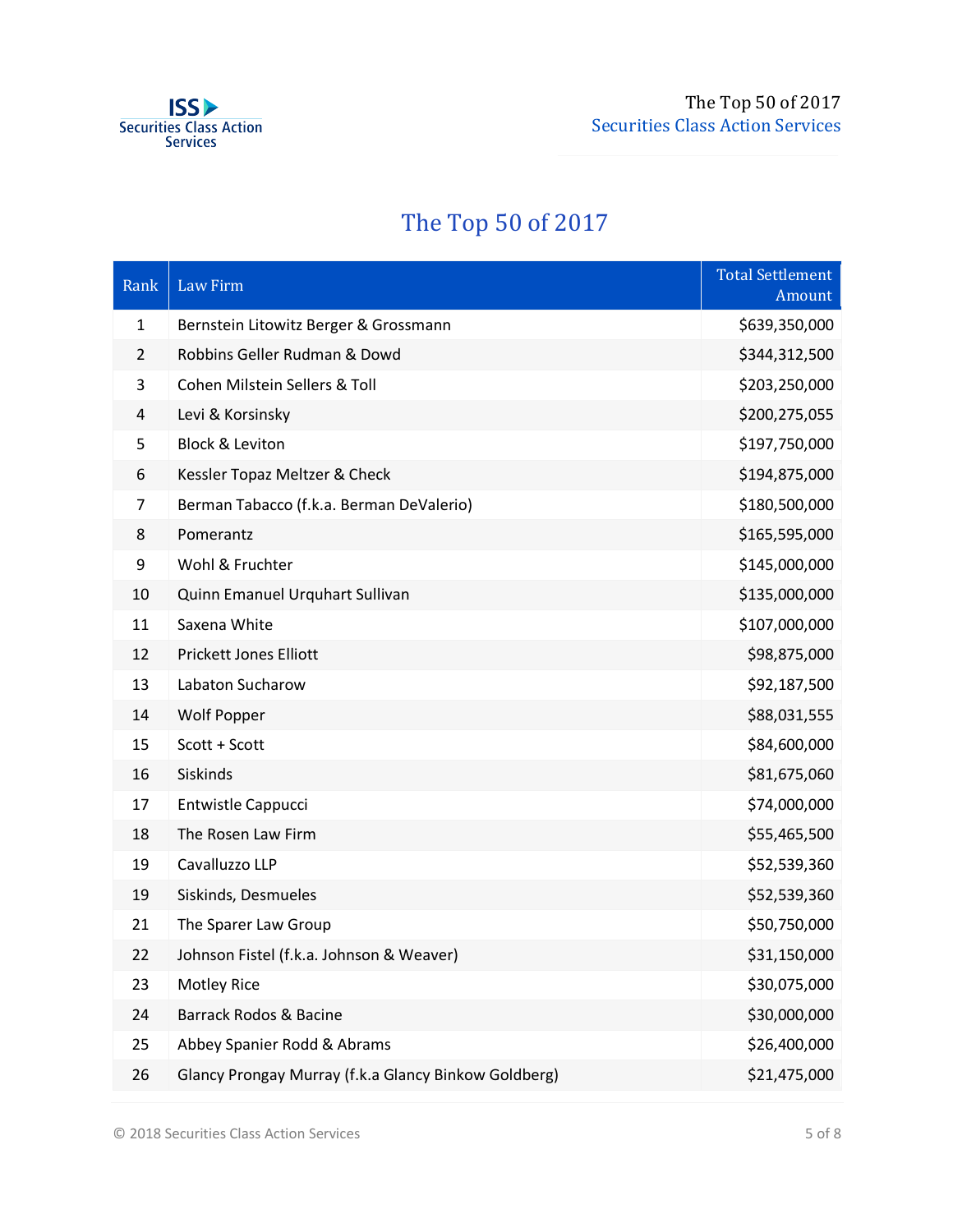

| Rank | <b>Law Firm</b>                                 | <b>Total Settlement</b><br>Amount |
|------|-------------------------------------------------|-----------------------------------|
| 27   | Faruqi & Faruqi                                 | \$19,490,000                      |
| 28   | Friedlander & Gorris                            | \$19,200,000                      |
| 29   | Andrews & Springer                              | \$19,000,000                      |
| 30   | Bragar Eagel & Squire                           | \$17,881,555                      |
| 30   | Rigrodsky & Long                                | \$17,881,555                      |
| 32   | Gardy & Notis                                   | \$15,900,000                      |
| 33   | Stritmatter Kessler Whelan Koehler Moore Kahler | \$12,750,000                      |
| 34   | Kaufman Coren & Ress                            | \$10,900,000                      |
| 34   | Abraham Fruchter & Twersky                      | \$10,900,000                      |
| 36   | Friedman Oster & Tejtel                         | \$10,000,000                      |
| 37   | Kirby McInerney                                 | \$9,375,000                       |
| 38   | Lucco, Brown, Threlkeld & Dawson                | \$7,825,000                       |
| 39   | Wolf Haldenstein Adler Freeman Herz             | \$7,312,500                       |
| 40   | Koskie Minsky                                   | \$6,904,800                       |
| 41   | Morganti Legal                                  | \$4,456,130                       |
| 41   | <b>Waddell Phillips</b>                         | \$4,456,130                       |
| 43   | Shepherd Finkelman Miller & Shah                | \$3,950,000                       |
| 44   | Kahn Swick & Foti                               | \$3,150,000                       |
| 44   | Kaplan Fox Kilsheimer                           | \$3,150,000                       |
| 46   | The Wagner Law Firm                             | \$2,600,000                       |
| 47   | Gainey McKenna & Egleston                       | \$2,100,000                       |
| 48   | Bronstein Gewirtz & Grossman                    | \$1,500,000                       |
| 49   | Pinckney, Weideinger, Urban & Joyce             | \$1,000,000                       |
| 50   | The Weiser Law Firm                             | \$750,000                         |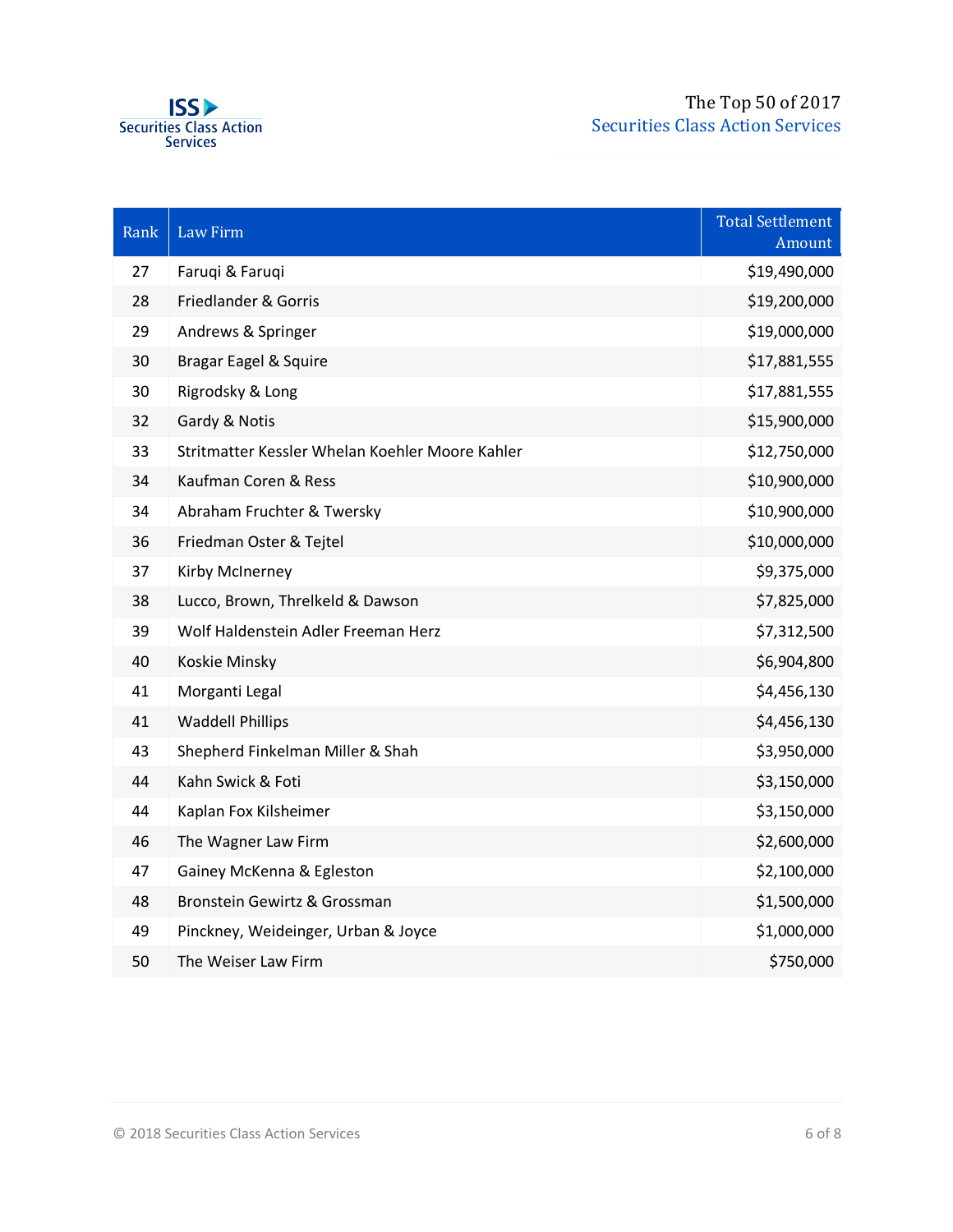

| Rank<br>(by number<br><sub>of</sub><br>settlements) | Rank<br>(by)<br>settlement<br>amount) | Law Firm                              | Total<br>Settlement<br>Amount | Number of<br><b>Settlements</b> |
|-----------------------------------------------------|---------------------------------------|---------------------------------------|-------------------------------|---------------------------------|
| $\mathbf 1$                                         | 18                                    | The Rosen Law Firm                    | \$55,465,500                  | 22                              |
| $\overline{2}$                                      | $\overline{2}$                        | Robbins Geller Rudman & Dowd          | \$344,312,500                 | 21                              |
| 3                                                   | 4                                     | Levi & Korsinsky                      | \$200,275,055                 | 12                              |
| $\overline{4}$                                      | $\mathbf{1}$                          | Bernstein Litowitz Berger & Grossmann | \$639,350,000                 | 11                              |
| 5                                                   | 8                                     | Pomerantz                             | \$165,115,000                 | 9                               |
| 6                                                   | 15                                    | Scott + Scott                         | \$84,600,000                  | 6                               |
| 6                                                   | 6                                     | Kessler Topaz Meltzer Check           | \$194,875,000                 | 6                               |
| 6                                                   | 13                                    | Labaton Sucharow                      | \$92,187,500                  | 6                               |
| 9                                                   | 27                                    | Faruqi & Faruqi                       | \$19,490,000                  | 5                               |
| 9                                                   | 16                                    | <b>Siskinds</b>                       | \$81,675,060                  | 5                               |
| 9                                                   | 14                                    | <b>Wolf Popper</b>                    | \$88,031,555                  | 5                               |

# Top 10 Firms by Number of Settlements\*

\*Eleven firms are listed due to a tie in the rankings.